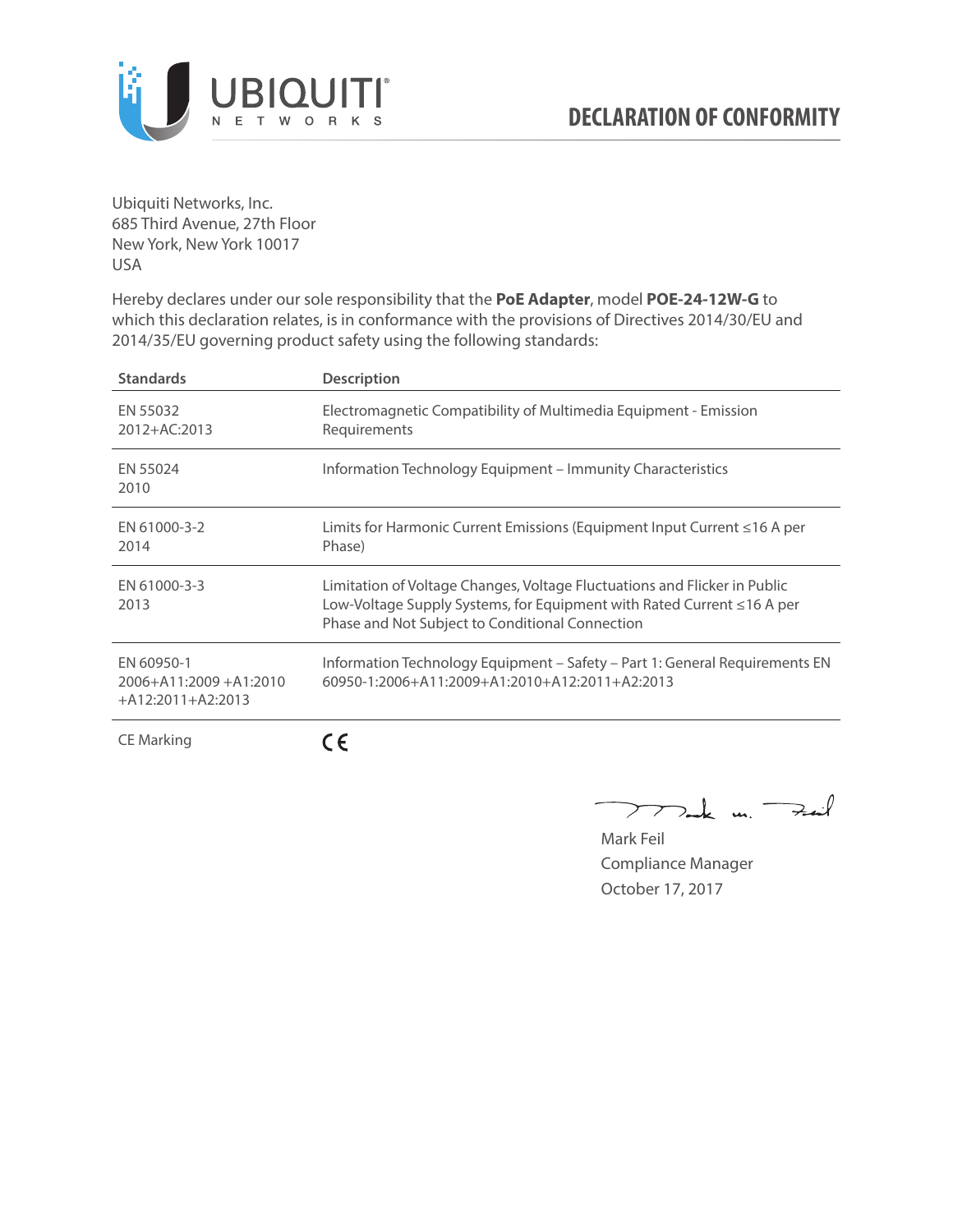

# **български** [Bulgarian]

С настоящото UBIQUITI NETWORKS декларира, че това устройство POE-24-12W-G е в съответствие със съществените изисквания и други приложими разпоредби на Директиви 2014/30/ЕС, 2014/35/ЕС.

## **Hrvatski** [Croatian]

UBIQUITI NETWORKS ovim putem izjavljuje da je ovaj uređaj POE-24-12W-G sukladan osnovnim zahtjevima i ostalim bitnim odredbama Direktiva 2014/30/EU, 2014/35/EU.

# **Čeština** [Czech]

UBIQUITI NETWORKS tímto prohlašuje, že toto POE-24-12W-G zařízení, je ve shodě se základními požadavky a dalšími příslušnými ustanoveními směrnic 2014/30/EU, 2014/35/EU.

#### **Dansk** [Danish]

Hermed, UBIQUITI NETWORKS, erklærer at denne POE-24-12W-G enhed, er i overensstemmelse med de væsentlige krav og øvrige relevante krav i direktiver 2014/30/EU, 2014/35/EU.

#### **Nederlands** [Dutch]

Hierbij verklaart UBIQUITI NETWORKS, dat deze POE-24-12W-G apparaat, in overeenstemming is met de essentiële eisen en de andere relevante bepalingen van richtlijnen 2014/30/EU, 2014/35/EU.

#### **English**

Hereby, UBIQUITI NETWORKS, declares that this POE-24-12W-G device, is in compliance with the essential requirements and other relevant provisions of Directives 2014/30/EU, 2014/35/EU.

## **Eesti keel** [Estonian]

Käesolevaga UBIQUITI NETWORKS kinnitab, et antud POE-24-12W-G seade, on vastavus olulistele nõuetele ja teistele asjakohastele sätetele direktiivide 2014/30/EL, 2014/35/EL.

#### **Suomi** [Finnish]

Täten UBIQUITI NETWORKS vakuuttaa, että tämä POE-24-12W-G laite, on yhdenmukainen olennaisten vaatimusten ja muiden sitä koskevien direktiivien 2014/30/EU, 2014/35/EU.

## **Français** [French]

Par la présente UBIQUITI NETWORKS déclare que l'appareil POE-24-12W-G, est conforme aux exigences essentielles et aux autres dispositions pertinentes des directives 2014/30/UE, 2014/35/UE.

## **Deutsch** [German]

Hiermit erklärt UBIQUITI NETWORKS, dass sich dieses POE-24-12W-G Gerät, in Übereinstimmung mit den grundlegenden Anforderungen und den anderen relevanten Vorschriften der Richtlinien 2014/30/EU, 2014/35/EU befindet.

#### **Ελληνικά** [Greek]

Δια του παρόντος, UBIQUITI NETWORKS, δηλώνει ότι αυτή η συσκευή POE-24-12W-G, είναι σε συμμόρφωση με τις βασικές απαιτήσεις και τις λοιπές σχετικές διατάξεις των οδηγιών 2014/30/EE, 2014/35/EE.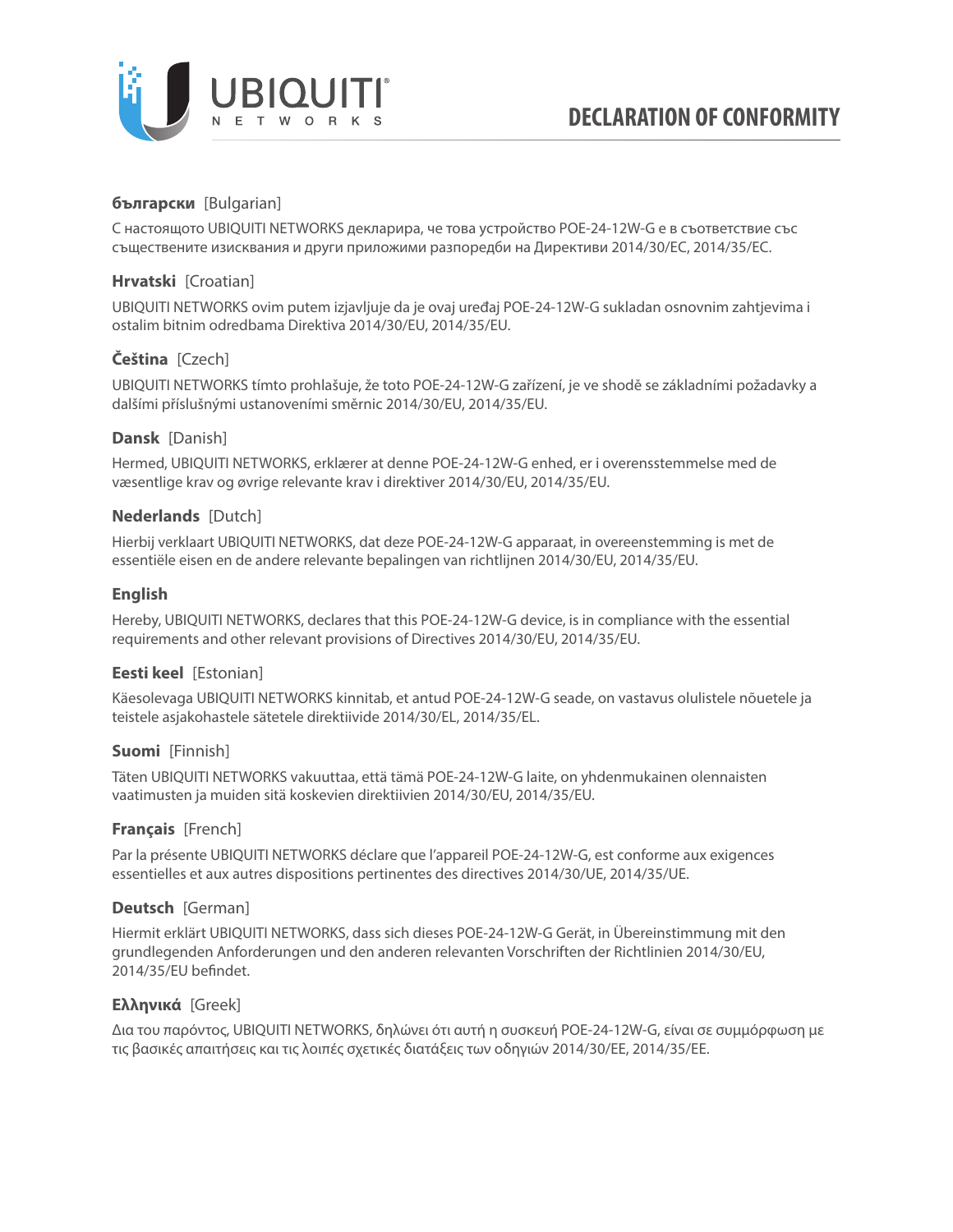

## **Magyar** [Hungarian]

Ezennel UBIQUITI NETWORKS kijelenti, hogy ez a POE-24-12W-G készülék megfelel az alapvető követelményeknek és más vonatkozó 2014/30/EU, 2014/35/EU irányelvek rendelkezéseit.

## **Íslenska** [Icelandic]

Hér, UBIQUITI NETWORKS, því yfir að þetta POE-24-12W-G tæki er í samræmi við grunnkröfur og önnur viðeigandi ákvæði tilskipana 2014/30/ESB, 2014/35/ESB.

## **Italiano** [Italian]

Con la presente, UBIQUITI NETWORKS, dichiara che questo dispositivo POE-24-12W-G, è conforme ai requisiti essenziali ed alle altre disposizioni pertinenti delle direttive 2014/30/UE, 2014/35/UE.

## **Latvių kalba** [Latvian]

Ar šo, UBIQUITI NETWORKS, deklarē, ka POE-24-12W-G ierīce, ir saskaņā ar būtiskajām prasībām un citiem attiecīgiem noteikumiem Direktīvās 2014/30/ES, 2014/35/ES.

#### **Lietuvių kalba** [Lithuanian]

UBIQUITI NETWORKS deklaruoja, kad šis POE-24-12W-G įrenginys atitinka esminius reikalavimus ir kitas 2014/30/ES, 2014/35/ES Direktyvų nuostatas.

#### **Malti** [Maltese]

Hawnhekk, UBIQUITI NETWORKS, tiddikjara li dan il-mezz POE-24-12W-G huwa konformi mar-rekwiżiti essenzjali u dispożizzjonijiet rilevanti oħrajn ta 'Direttivi 2014/30/UE, 2014/35/UE.

## **Norsk** [Norwegian]

Herved UBIQUITI NETWORKS, erklærer at denne POE-24-12W-G enheten, er i samsvar med de grunnleggende kravene og andre relevante bestemmelser i direktivene 2014/30/EU, 2014/35/EU.

## **Polski** [Polish]

Niniejszym, Ubiquiti Networks, oświadcza, że urządzenie POE-24-12W-G, jest zgodny z zasadniczymi wymaganiami oraz pozostałymi stosownymi postanowieniami Dyrektyw 2014/30/UE, 2014/35/UE.

#### **Português** [Portuguese]

UBIQUITI NETWORKS declara que este dispositivo POE-24-12W-G, está conforme com os requisitos essenciais e outras disposições das Directivas 2014/30/UE, 2014/35/UE.

## **Română** [Romanian]

Prin prezenta, UBIQUITI NETWORKS declară că acest dispozitiv POE-24-12W-G este în conformitate cu cerințele esențiale și alte prevederi relevante ale Directivelor 2014/30/UE, 2014/35/UE.

## **Slovenčina** [Slovak]

Týmto UBIQUITI NETWORKS, prehlasuje, že toto POE-24-12W-G zariadenie, je v súlade so základnými požiadavkami a ďalšími relevantnými ustanoveniami smernice 2014/30/EÚ, 2014/35/EÚ.

## **Slovenščina** [Slovenian]

Družba UBIQUITI NETWORKS izjavlja, da je naprava POE-24-12W-G v skladu z obveznimi zahtevami in drugimi ustreznimi določbami direktiv 2014/30/EU in 2014/35/EU.